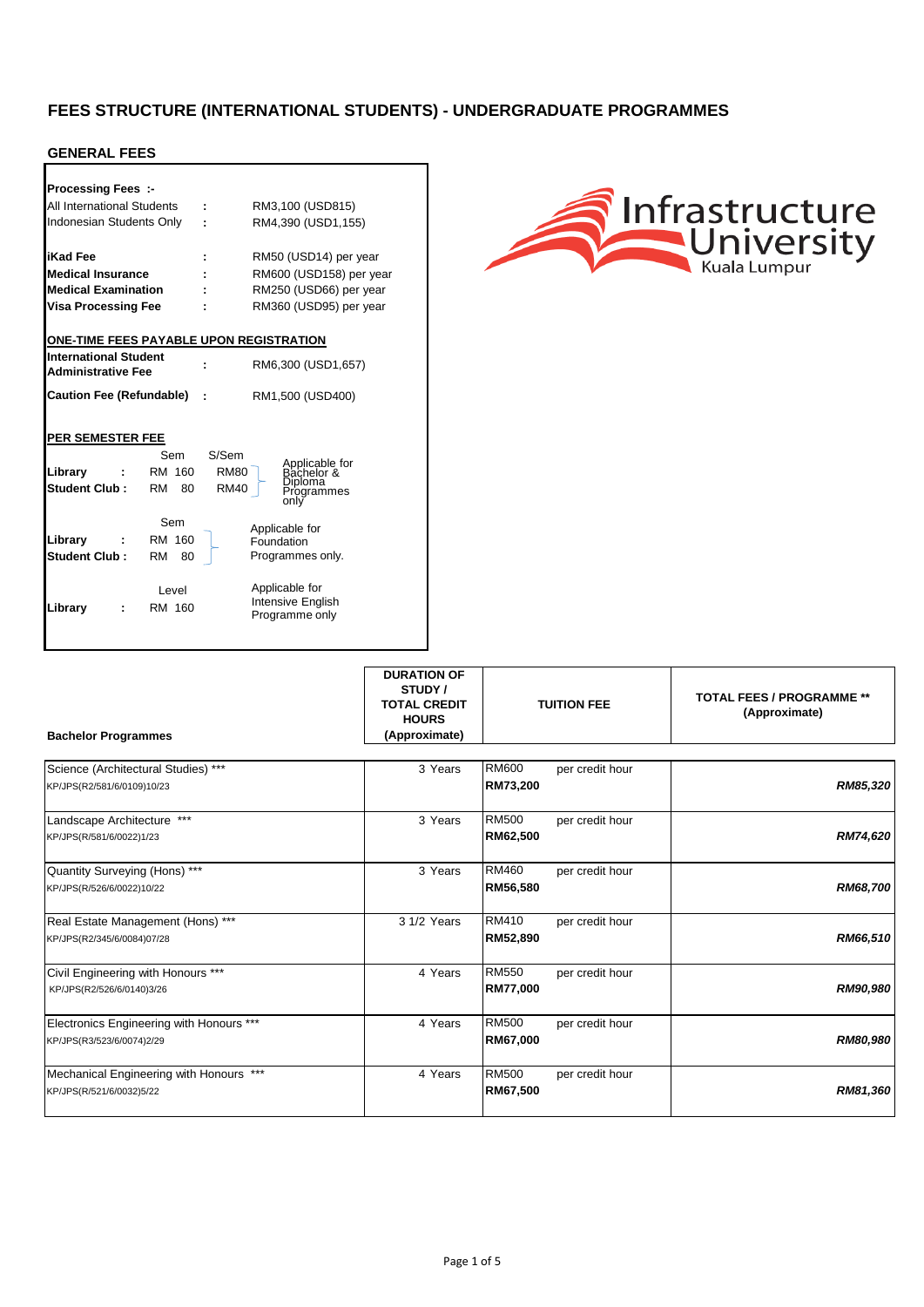| <b>Bachelor Programmes</b>                                                                               | <b>DURATION OF</b><br>STUDY /<br><b>TUITION FEE</b><br><b>TOTAL CREDIT</b><br><b>HOURS</b><br>(Approximate) |                                             | <b>TOTAL FEES / PROGRAMME **</b><br>(Approximate) |
|----------------------------------------------------------------------------------------------------------|-------------------------------------------------------------------------------------------------------------|---------------------------------------------|---------------------------------------------------|
| Technology (Hons) in Construction<br>Management ***<br>KP/JPS(R/582/6/0034)5/25                          | 3 Years                                                                                                     | RM470<br>per credit hour<br>RM56,400        | RM68,520                                          |
| Technology (Hons) in Automotive ***<br>KP/JPS(R/525/6/0108)1/23                                          | 3 Years                                                                                                     | RM470<br>per credit hour<br>RM56,400        | RM68,520                                          |
| Technology (Honours) in Electro-Mechanical<br>KP/JPS(N523/6/0312)8/26                                    | 3 1/2 Years                                                                                                 | <b>RM470</b><br>per credit hour<br>RM60,630 | <b>RM74,250</b>                                   |
| Chemical Engineering with Honours<br>KP/JPS(N/524/6/0088)1/27                                            | 4 Years                                                                                                     | <b>RM550</b><br>per credit hour<br>RM73,150 | RM87,130                                          |
| Computer Science (Hons) ***<br>KP/JPS(R2/481/6/0807)8/23                                                 | 3 Years                                                                                                     | RM450<br>per credit hour<br>RM54,000        | RM66,120                                          |
| Information Technology (Hons)<br>in Network Technology ***<br>KP/JPS(R/482/6/0211)3/24                   | 3 Years                                                                                                     | RM450<br>per credit hour<br>RM54,000        | RM66,120                                          |
| Software Engineering ***<br>KP/JPS(R2/481/6/0448)7/24                                                    | 3 Years                                                                                                     | <b>RM450</b><br>per credit hour<br>RM54,000 | RM66,120                                          |
| Information System (Hons) ***<br>KP/JPS(R/482/6/0291)5/23                                                | 3 Years                                                                                                     | RM450<br>per credit hour<br>RM54,000        | RM66,120                                          |
| Information Technology (Hons)<br>In Multimedia (Hons) ***<br>KP/JPS(R/482/6/0317)5/23                    | 3 Years                                                                                                     | RM450<br>per credit hour<br>RM54,000        | RM66,120                                          |
| Communication (Hons) in Corporate<br>Communication ***<br>KP/JPS(R2/321/6/0238)1/24                      | $\overline{3}$ Years                                                                                        | RM390<br>per credit hour<br>RM47,580        | <b>RM59,700</b>                                   |
| Communication (Hons) in Integrated<br>Marketing Communication ***<br>KP/JPS(R2/321/6/0150)5/25           | 3 Years                                                                                                     | <b>RM370</b><br>per credit hour<br>RM45,140 | <b>RM57,260</b>                                   |
| BA (Hons) in Teaching English to<br>Speakers of Other Languages (TESOL) ***<br>KP/JPS(R2/145/6/0091)1/27 | 3 Years                                                                                                     | <b>RM370</b><br>per credit hour<br>RM44,400 | RM56,520                                          |
| BA (Hons) English for Professional<br>Communication ***<br>KP/JPS(R2/224/6/0100)6/24                     | 3 Years                                                                                                     | <b>RM390</b><br>per credit hour<br>RM46,800 | RM58,920                                          |
| <b>Business Administration (Hons)</b><br>in E-Commerce ***<br>KP/JPS(R2/340/6/0271)12/23                 | 3 Years                                                                                                     | <b>RM400</b><br>per credit hour<br>RM48,000 | RM60,120                                          |
| Business Administration (Hons) ***<br>KP/JPS(R2/340/6/0772)3/24                                          | 3 Years                                                                                                     | <b>RM400</b><br>per credit hour<br>RM48,000 | RM60,120                                          |
| Accountancy (Hons) ***<br>KP/JPS(R2/344/6/0523)4/26                                                      | 3 1/2 Years                                                                                                 | RM400<br>per credit hour<br>RM55,600        | RM69,220                                          |
| Science (Hons) in Logistics and Supply Chain<br>Management ***<br>KP/JPS(R/840/6/0018)4/24               | 3 Years                                                                                                     | RM460<br>per credit hour<br>RM56,120        | RM68,240                                          |
| Science (Hons) in Economics and Finance ***<br>KP/JPS(R/314/6/0020)4/24                                  | 3 Years                                                                                                     | <b>RM460</b><br>per credit hour<br>RM56,120 | RM68,240                                          |
| Biotechnology (Hons) ***<br>KP/JPS(R/545/6/0027)10/23                                                    | 3 Years                                                                                                     | <b>RM429</b><br>per credit hour<br>RM52,338 | RM64,450                                          |
| Agricultural Science (Plantation Management) (Hons)<br>KP/JPS(N/621/6/0022)9/24                          | 3 Years                                                                                                     | RM440<br>per credit hour<br>RM54,120        | RM66,240                                          |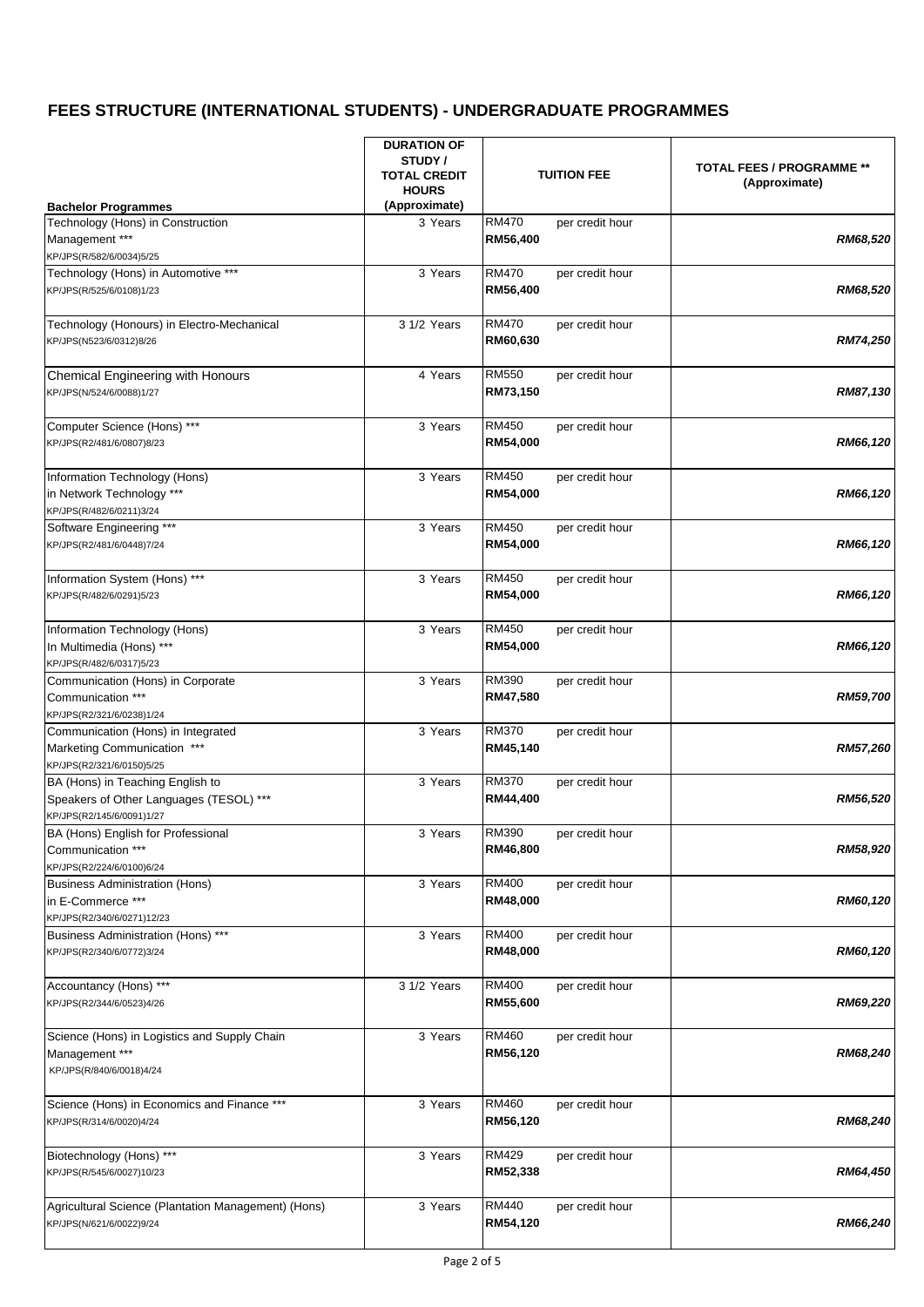| <b>Foundation Programmes</b> | <b>DURATION OF</b><br>STUDY /<br><b>TOTAL CREDIT</b><br><b>HOURS</b><br>(Approximate) | <b>TUITION FEE</b>      | <b>TOTAL FEES / PROGRAMME **</b><br>(Approximate) |          |
|------------------------------|---------------------------------------------------------------------------------------|-------------------------|---------------------------------------------------|----------|
| Science ***                  | 1 Year                                                                                | RM4,900<br>per semester |                                                   |          |
| KP/JPS(R2/010/3/0496)10/23   |                                                                                       | RM14,700                | 1st Sem                                           | RM12,940 |
|                              |                                                                                       |                         | Subsequent Sem                                    | RM5,140  |
|                              |                                                                                       |                         | Approx total fees                                 | RM23,220 |
| Arts ***                     | 1 Year                                                                                | RM4,200<br>per semester |                                                   |          |
| KP/JPS(R2/010/3/0499)1/24    |                                                                                       | RM12,600                | 1st Sem                                           | RM12,240 |
|                              |                                                                                       |                         | Subsequent Sem                                    | RM4,440  |
|                              |                                                                                       |                         | Approx total fees                                 | RM21,120 |

| <b>Diploma Programmes</b>               | <b>DURATION OF</b><br>STUDY /<br><b>TOTAL CREDIT</b><br><b>HOURS</b><br>(Approximate) | <b>TUITION FEE</b>              | <b>TOTAL FEES / PROGRAMME **</b><br>(Approximate) |
|-----------------------------------------|---------------------------------------------------------------------------------------|---------------------------------|---------------------------------------------------|
| Architecture ***                        | 2 1/2 Years                                                                           | RM430<br>per credit hour        |                                                   |
| KP/JPS(R2/581/4/0026)8/23               |                                                                                       | RM40,420                        | RM52,180                                          |
| Geomatic Engineering ***                | 3 Years                                                                               | <b>RM280</b><br>per credit hour |                                                   |
| KP/JPS(R2/581/4/0060)2/25               |                                                                                       | RM26,600                        | RM38,360                                          |
| Quantity Surveying ***                  | 2 1/2 Years                                                                           | RM310<br>per credit hour        |                                                   |
| KP/JPS(R2/526/4/0093)5/25               |                                                                                       | RM29,450                        | RM41,450                                          |
| Landscape Architecture ***              | 2 1/2 Years                                                                           | <b>RM320</b><br>per credit hour |                                                   |
| KP/JPS(R2/581/4/0007)07/26              |                                                                                       | RM30,080                        | RM41,840                                          |
| Civil Engineering ***                   | 2 1/2 Years                                                                           | <b>RM280</b><br>per credit hour |                                                   |
| KP/JPS(R2/526/4/0147)4/24               |                                                                                       | RM27,440                        | RM39,440                                          |
| Mechanical Engineering ***              | 2 1/2 Years                                                                           | RM280<br>per credit hour        |                                                   |
| KP/JPS(R2/521/4/0004)2/25               |                                                                                       | RM26,320                        | RM38,080                                          |
| Automotive Engineering ***              | 2 1/2 Years                                                                           | <b>RM280</b><br>per credit hour |                                                   |
| KP/JPS(R2/525/4/0106)8/23               |                                                                                       | RM26,880                        | RM38,640                                          |
| Electrical & Electronics Engineering*** | 2 1/2 Years                                                                           | RM280<br>per credit hour        |                                                   |
| KP/JPS(R2/523/4/0233)11/24              |                                                                                       | RM25,480                        | RM37,240                                          |
| Information Technology ***              | 2 1/2 Years                                                                           | <b>RM280</b><br>per credit hour |                                                   |
| KP/JPS(R/482/4/0220)4/24                |                                                                                       | RM25,760                        | RM37,520                                          |
| Software Engineering ***                | 2 1/2 Years                                                                           | <b>RM280</b><br>per credit hour |                                                   |
| KP/JPS(R2/481/4/0809)1/24               |                                                                                       | RM26,320                        | RM38,080                                          |
| Visual and Interactive Media ***        | 2 1/2 Years                                                                           | RM310<br>per credit hour        |                                                   |
| KP/JPS(R/213/4/0235)2/25                |                                                                                       | RM29,140                        | RM40,900                                          |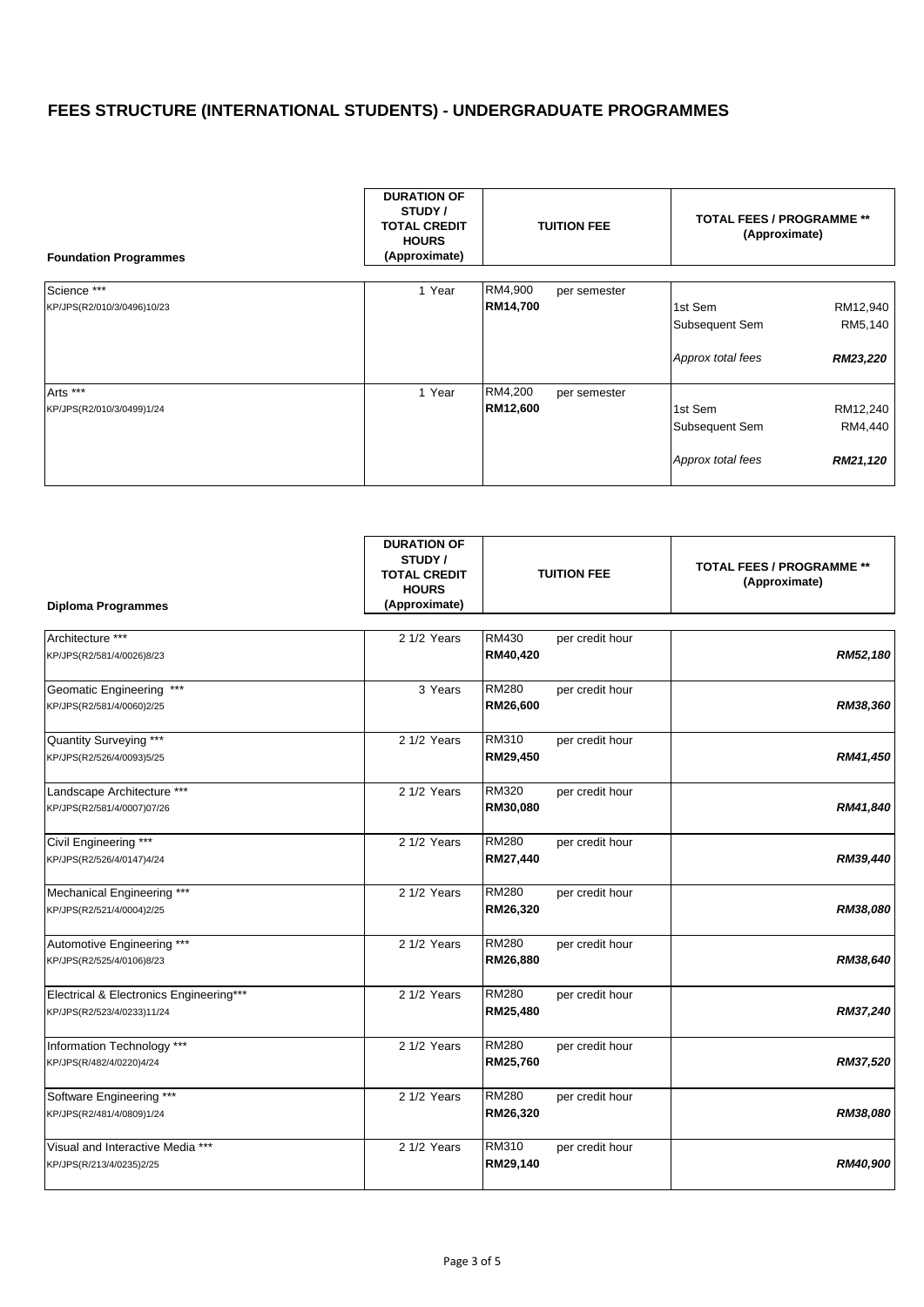| Diploma Programmes                               | <b>DURATION OF</b><br>STUDY /<br><b>TOTAL CREDIT</b><br><b>HOURS</b><br>(Approximate) |              | <b>TUITION FEE</b> | <b>TOTAL FEES / PROGRAMME **</b><br>(Approximate) |
|--------------------------------------------------|---------------------------------------------------------------------------------------|--------------|--------------------|---------------------------------------------------|
| Corporate Communication ***                      | 2 1/2 Years                                                                           | <b>RM280</b> | per credit hour    |                                                   |
| KP/JPS(R2/321/4/0081)8/23                        |                                                                                       | RM26,880     |                    | RM38,640                                          |
| English for Professional Communication ***       | 2 1/2 Years                                                                           | <b>RM280</b> | per credit hour    |                                                   |
| KP/JPS(R/224/4/0035)8/23                         |                                                                                       | RM26,040     |                    | RM36,300                                          |
| <b>Business Administration ***</b>               | 2 Years                                                                               | <b>RM280</b> | per credit hour    |                                                   |
| KP/JPS(R/340/4/0799)1/24                         |                                                                                       | RM25,200     |                    | RM35,460                                          |
| Accounting ***                                   | 2 1/2 Years                                                                           | <b>RM280</b> | per credit hour    |                                                   |
| KP/JPS(R2/344/4/0078)6/22                        |                                                                                       | RM26,600     |                    | RM38,360                                          |
| Agricultural Science (Plantation Management) *** | 2 1/2 Years                                                                           | <b>RM280</b> | per credit hour    |                                                   |
| KP/JPS(R2/620/4/0001)5/25                        |                                                                                       | RM25,760     |                    | RM37,520                                          |
| Biotechnology ***                                | 2 1/2 Years                                                                           | <b>RM280</b> | per credit hour    |                                                   |
| KP/JPS(R2/545/4/0047)11/25                       |                                                                                       | RM25,760     |                    | RM37,520                                          |
| Sports Management ***                            | 2 1/2 Years                                                                           | RM230        | per credit hour    |                                                   |
| KP/JPS(R2/345/4/0914)5/26                        |                                                                                       | RM20,700     |                    | RM32,460                                          |

|                                    | <b>DURATION OF</b><br>STUDY /<br><b>TOTAL CREDIT</b><br><b>HOURS</b><br>(Approximate) | <b>TUITION FEE</b>   | <b>TOTAL FEES / PROGRAMME **</b><br>(Approximate) |
|------------------------------------|---------------------------------------------------------------------------------------|----------------------|---------------------------------------------------|
| <b>Intensive English Programme</b> |                                                                                       |                      |                                                   |
| Intensive English                  | 1 Year                                                                                | RM4.200<br>per level | RM12,160<br>1st Sem                               |
| KPT(JPS)5195/IPTS/908/JLD.1(40)    |                                                                                       |                      | RM4,360<br>Subsequent Sem                         |
|                                    |                                                                                       |                      | Approx total fees<br><b>RM20,880</b>              |

Sem - Semester/(s) (June and September), S Sem - Short Semester/(s) (March).

*\** Foundation programmes are also offered in January.

*\*\** Total fees payable Per Sem/S Sem depends on the number of credit hours registered.

*\*\*\** Fully accredited by the Malaysian Qualifications Agency (MQA). All courses are approved by Ministry of Education, Malaysia.

Notes:-

- 1) Fees are in Malaysian Ringgit (RM) unless otherwise stated.
- 2) Initial payment of **RM15,000 (Intensive English/Foundation/Diploma Programme), RM18,000 (Bachelor Programmes)** is to be paid **BEFORE ARRIVAL**  to proceed with the airport pick-up service. This payment is to off-set the fees payable upon registration. The balance of such payment can be used to pay for the subsequent semester fees payable. The balance of this initial payment, if any, shall be returned to students upon completion of the programme or when he or she leaves the institution.
- 3) The total Semester fees are due upon registration. These fees are non-refundable, unless otherwise stated.
- 4) 60% of the Tuition Fee is refundable by submitting the "Withdrawal Form" within fourteen (14) days from the 1st day of Registration for each intake. 80% of the Tuition Fee will be refunded if the student withdraws before the 1st day of Registration. In both cases, the withdrawal must be approved by the Management.
- 5) Tuition Fee is based on the number of standard credit hours registered (Bachelor & Diploma Programmes) for each semester.
- 6) International students who registered for Intensive English Programme (IEP) in Level 3 are required to sit for International English Language Testing System (IELTS) examination at the end of the semester. As such, the students are required to pay the **IELTS examination fee of RM795**. This fee is subject to change according to currency rate fluctuation.
- 7) Payment of fees can be EITHER of the following :
	- a) Online Payment :

i) International Bank Transfer or Credit/Debit Card via Flywire; log-on to www.flywire.com/pay/iukl